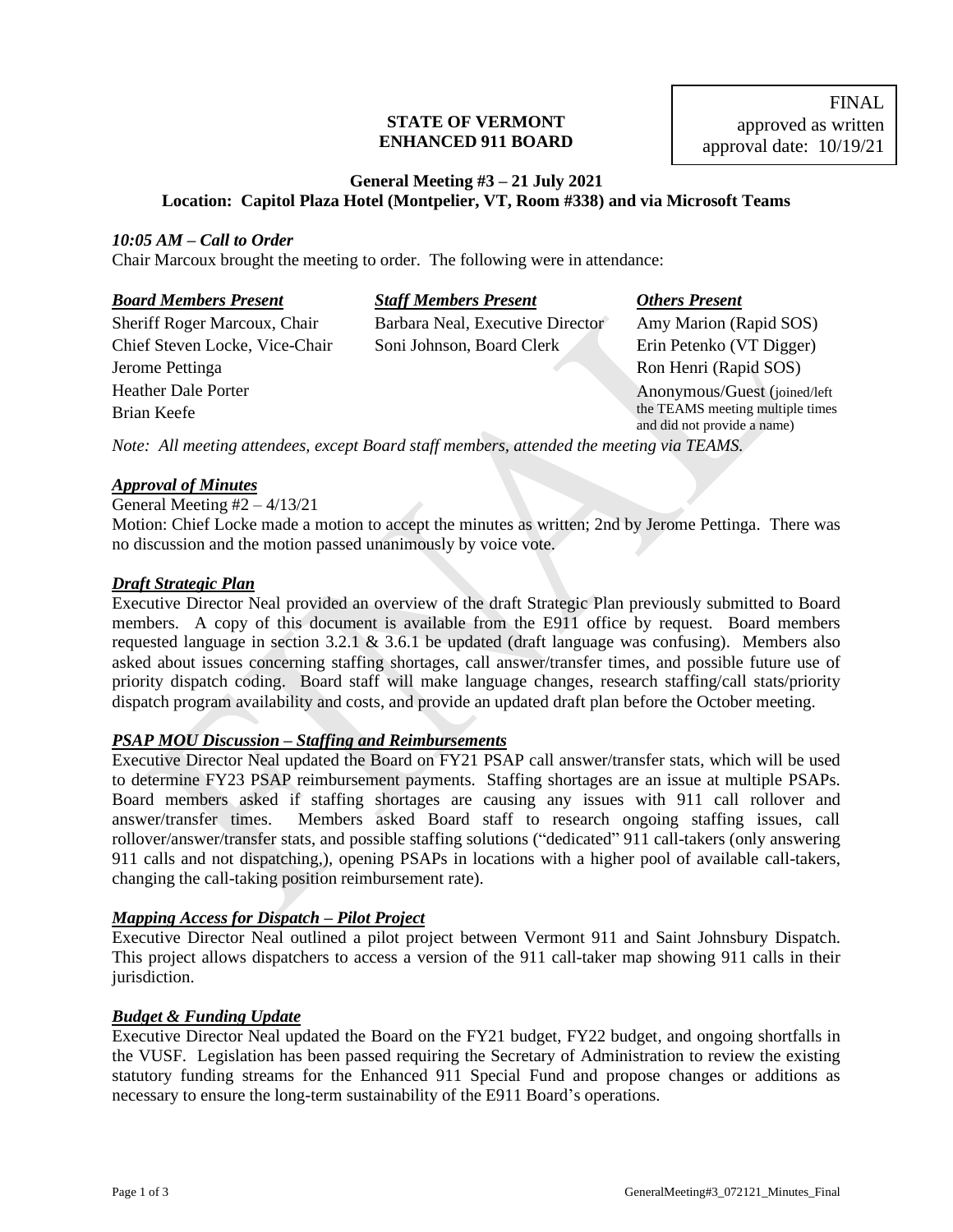# *School Compliance Grant Program*

Executive Director Neal provided an overview of school compliance stats and the compliance grant program. The compliance grant program has sunset; should the Board approach the legislature for more funding and possibly expand the grant program to cover independent schools? Members asked that Board staff reach out to non-compliant schools and independent schools to determine needs and interest in continuing the program.

# *FCC Updates – Working Group 3 Status, Recent Orders and Proposed Rulemaking*

- WG3 Updates The working group is meeting weekly, examining the impacts of 911 fee diversion and underfunding, and will present a draft report to the Strike Force on August 2, 2021.
- Fee Diversion Rule FCC issued a new rule specifying the allowable uses of 911 fees collected by states or other jurisdictions. Rule is under review.
- Outage Notification Rulemaking FCC has proposed rulemaking related to outage notifications.

# *PUC Update – State of Host-Remote Isolation Workshops*

Workshops were put on hold due to COVID-19. Board staff have requested responses to questions that were sent to CCI in January 2020. CCI expects to respond by the end of September.

# *General/Miscellaneous Updates*

- Service Level Agreements (SLAs) Two events have occurred since the switch to the new system in October 2020 that required the application of the SLAs (and associated credits).
- Saint Albans PSAP Move Saint Albans PD is moving in September 2021. Coordination with Board staff is ongoing concerning the relocation of 911 equipment.
- Outage Reporting Rule Implementation Board staff have been working with major carriers on implementation. Outage notification reports should begin to arrive as of August 2, 2021.
- Emergency Responder Wellness Commission S.42 has been signed into law creating the Emergency Service Provider Commission. E911 Executive Director (or designee) has been named as a commission member and 911 call-takers and dispatchers have been included in the definition of emergency service providers. First meeting hasn't happened yet.
- 10-Year Telecommunications Plan The final 10-year plan was issued in June. It includes an accurate description of the 911 system – current  $\&$  moving to the future. It is available on the Department of Public Service website.
- Vermont Community Broadband Authority H.360 (community broadband acceleration bill) was signed into law last session. It uses federal funding from the America Rescue Plan Act to improve broadband access in VT. The VT Community Broadband Authority will make funding available to the CUDs (Communications Union Districts) for broadband expansion.
- LIFT America Act NG911 Grant Program Meetings are ongoing between national organizations and Congress on language contained in the bill.

## *Public Comment*

Ron Henri (regional rep for Rapid SOS) introduced himself and noted that Rapid SOS provides services related to items discussed at this meeting. Chair Marcoux invited him to contact Executive Director Neal to discuss.

## *New Business*

• Executive Director Neal had a meeting with the Dept. of Disabilities, Aging and Independent Living (DAIL) regarding their concerns about location information requirements set by the FCC for Video Relay Service Providers. Research into the issue is ongoing.